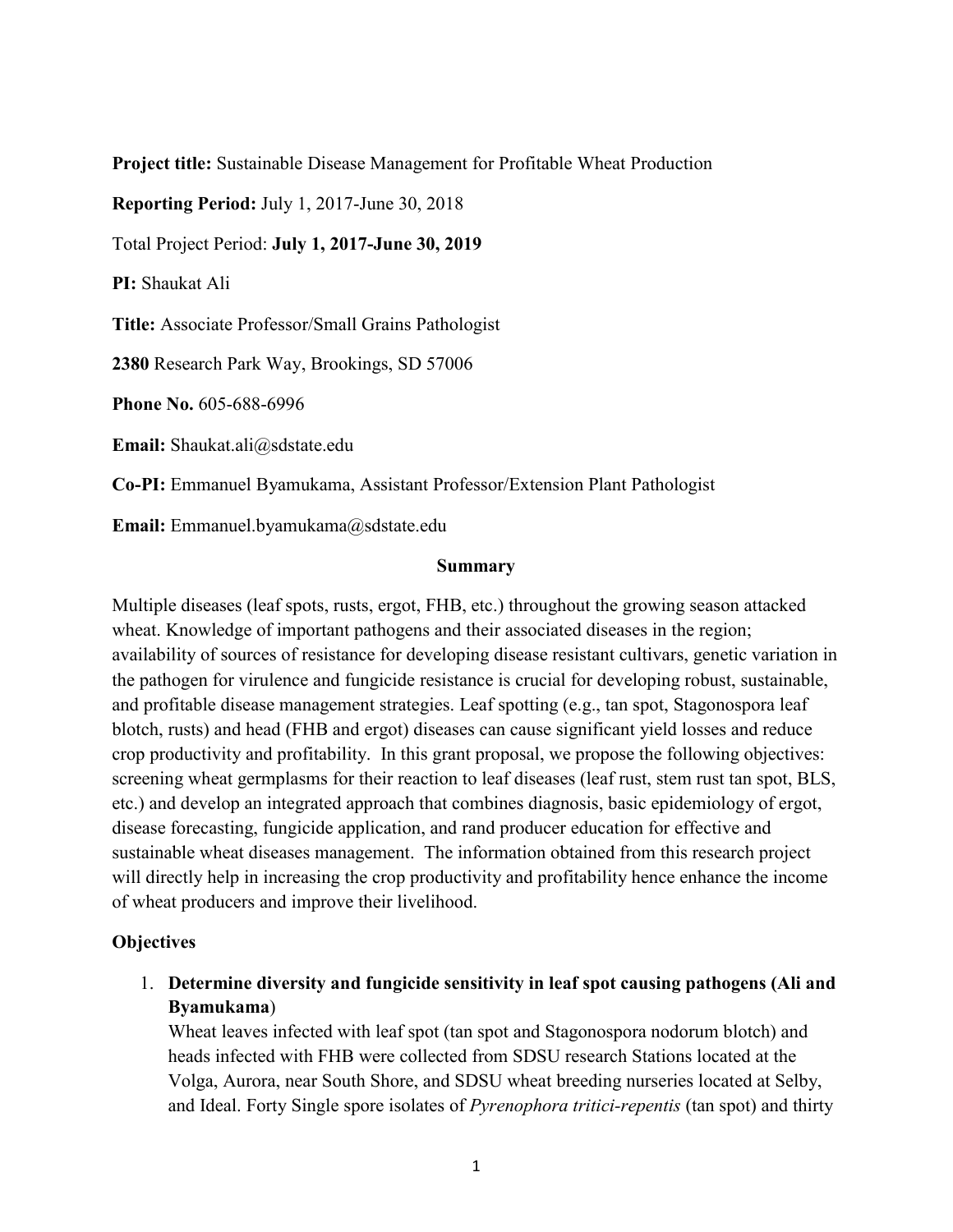Fusarium graminearum (FHB) isolates recovered from the samples. All forty P. triticirepentis isolates were phenotypes for their race structure on a set of wheat differentials in the greenhouse. The evaluated isolates were grouped under race 1. Our preliminary results indicate no change in the pathogen population from our previous study (Abdullah Fusarium graminearum (FHB) isolates recovered from the samples. All forty *P. tritici-*<br>repentis isolates were phenotypes for their race structure on a set of wheat differentials in<br>the greenhouse. The evaluated isolates w graminearum isolates for their fungicide sensitivity. The technique is being evaluated for its reliability and repeatability. A graduate student works on this project. Due to hot and dry 2017 wheat growing season, leaf and head diseases were at a minimum level so we could not collect many samples. We will collect more samples in 2018 growing season and recover more  $P$ . tritici-repentis (Tan spot) and  $F$ . graminearum (FHB) and test them for their virulence and fungicide resistance. *Fusarium graminearum* (FHB) isolates recovered from the samples. All forty *P*. *tritic repentits* isolates were phenotypes for their race structure on a set of wheat differentia the greenhouse. The evaluated isolates the greenhouse. The evaluated isolates were grouped under race 1. Our preliminary<br>results indicate no change in the pathogen population from our previous study (Abdullah<br>et al. 2016). We developed a microtiter plate metho

The forecasting system was available during the growing season and was accessed by the crop consultants and wheat growers. The tool was accessed 537 time and the county with highest access was Codington county. The 2017/2018 growing season was generally dry therefore few growers applied fungicides to need to access the tool.

## rust, and leaf disease at seedlings in the greenhouse (Ali)

Thirty-nine winter wheat and 46 spring wheat genotypes included in the crop performance (CPT) were screened for leaf rust, tan spot, and Stagonospora nodorum leaf blotch under greenhouse conditions and the results shared with the SDSU agronomist and wheat breeders. Also, I took disease notes of CPT winter wheat and spring wheat trials located at four SDSU research farms (Volga, South Shore, Selby, Ideal) and shared the results with the SDSU Agronomist. Additionally, I took disease notes (leaf spot, rusts, FHB, and ergot) of spring wheat AYT, PYT, and PPY trials located at Selby, South Shore. Some of the evaluated genotypes evaluated potentially released as cultivars in the coming years. 2. Host SDSU Small Grain Disease Forceasting (Byamukama)<br>
The forecasting system was available during the growing season and was accessed by the<br>
crop consultants and wheat growers. The tool was accessed 537 time and the

# (Byamukama)

A fungicide timing study was done to determine the most efficacious fungicide timing. Treatments included a fungicide applied at tillering, flag leaf, flowering or tillering + tillering. Fungicides applied at flowering reduced leaf spot and FHB at the Volga location but not at Northeast Research Farm near Southshore. Fungicides applied at tillering alone did not have a significant impact on yield. A combination of a FHB moderately resistant cultivar and a fungicide applied at 50% flowering was more effective in controlling FHB than a fungicide applied to a susceptible cultivar. were screened for leaf rust, tan spot, and Stagonospora nodorum leaf blotch under greconhouse<br>conditions and the results shared with the SDSU agronomist and wheat breeders. Also, I took<br>disease notes of CPT winter wheat an

## Brookings (Ali)

A regional spring wheat bacterial leaf streak nursery was established in the experimental area at Brookings. One hundred-twenty wheat genotypes from UM, NDSU, SDSU, and private sectors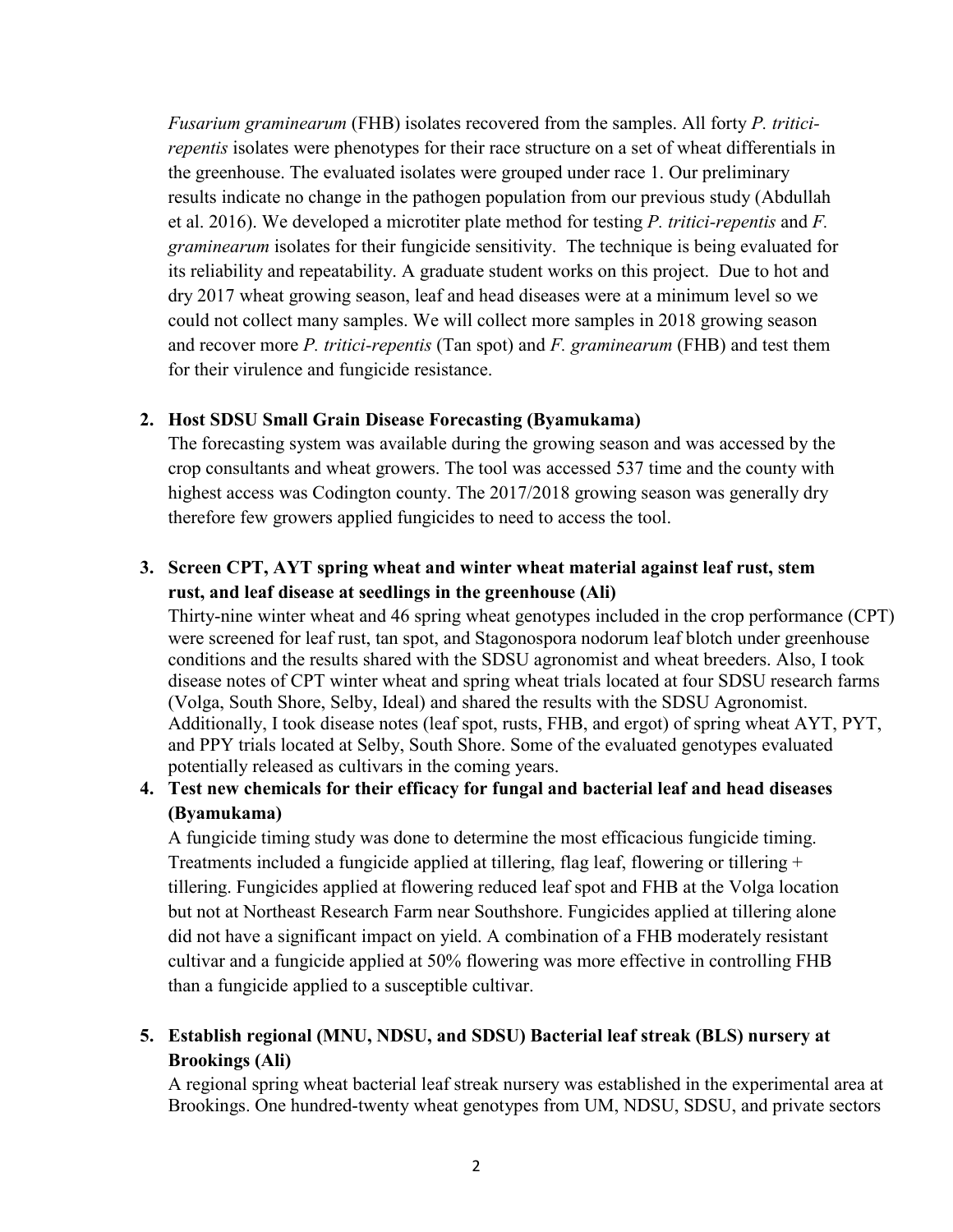were planted and inoculated with BLS causing bacterial cells suspension and rated for their were planted and inoculated with BLS causing bacterial cells suspension and rated for their<br>reaction to BLS. Of the 20 lines submitted from SDSU breeding program evaluated, 7 lines were<br>resistant, 2 were moderately resista were planted and inoculated with BLS causing bacterial cells suspension and rated for their reaction to BLS. Of the 20 lines submitted from SDSU breeding program evaluated, 7 lines were resistant, 2 were moderately resista submitted to Dr. Ruth Del-Macky (University of Minnesota) who shared the results with the participants. The results of BLS screening obtained from multiple locations will enhance confidence in selecting genotypes with better BLS resistance and ultimately help in increasing crop productivity and increase farmers income.



Fig 1. Regional bacterial leaf streak nursery established at Brookings SD in 2017

Fig. 1. Regional batterial end formulations will enhance<br>
enfidence in selecting genotypes with better BLS resistance and ultimately help in increasing<br>
crop productivity and increase farmers income.<br>
Fig. 1. Regional batt evaluation of commercial wheat cultivars against wheat blast (Ali and Byamukama) Due to dry and hot weather conditions in 2017 growing season, we did not observe much blast symptoms on foxtail. We will monitor more foxtail millet fields for blast symptoms Fig. 1. Regional bacterial and steelar at the Volga<br>Fig. 1. Regional bacterial rest is track nursery<br>established at Brookings SD in 2017<br>Monitor fortail millet for its role as a source of inoculum for wheat blast and<br>evalu research farm. Forty-eight (CPT) wheat cultivars/lines were planted and inoculated individually with Claviceps pupuria (Ergot) and Pyricularia griseae (blast pathogen) at flowering stage. The ergot and blast symptoms did not develop may be due to unfavorable weather conditions for disease development. We will repeat this experiment in 2018. Eight genotypes of each of spring wheat and winter wheat were evaluated against wheat blast using *Pyricularia griseae* (blast pathogen) recovered from foxtail Fig 1. Regional bacterial leaf streak nursery<br>
Fig 1. Regional bacterial leaf streak nursery<br>
cstablished at Brookings SD in 2017<br> **Monitor foxtail millet for its role as a source of inoculum for wheat blast and<br>
evaluatio** Fig 1. Regional bacterial leaf streak nursery<br>
established at Brookings SD in 2017<br>
Monitor foxtail millet for its role as a source of inoculum for wheat blast and<br>
evaluation of commercial wheat cultivars against wheat bl evaluate more wheat genotypes and the fungal isolates from foxtail millet for their reaction to blast at leaf stage in the greenhouse during fall 2018 and spring 2019. 6. **Monitor foxtail millet for its role as a source of inoculum for wheat blast and** cycluatation of commercial wheat clutivars against wheat blast (Ail and Byamukama) Due to dry and hot weather conditions in 2017 growing and collect isolates. We established disease nursery for ergot and wheat blast at the Volga<br>research farm. Forty-eight (CPT) wheat cultivars/iness were planted and inoculated<br>individually with Claviceps pupuria (Irspot) an

# management of wheat diseases (Byamukama and Ali).

Wheat disease alerts and progress was communicated to growers, agronomists, and crop consultants throughout the season. Information on the Small Grains Disease Prediction